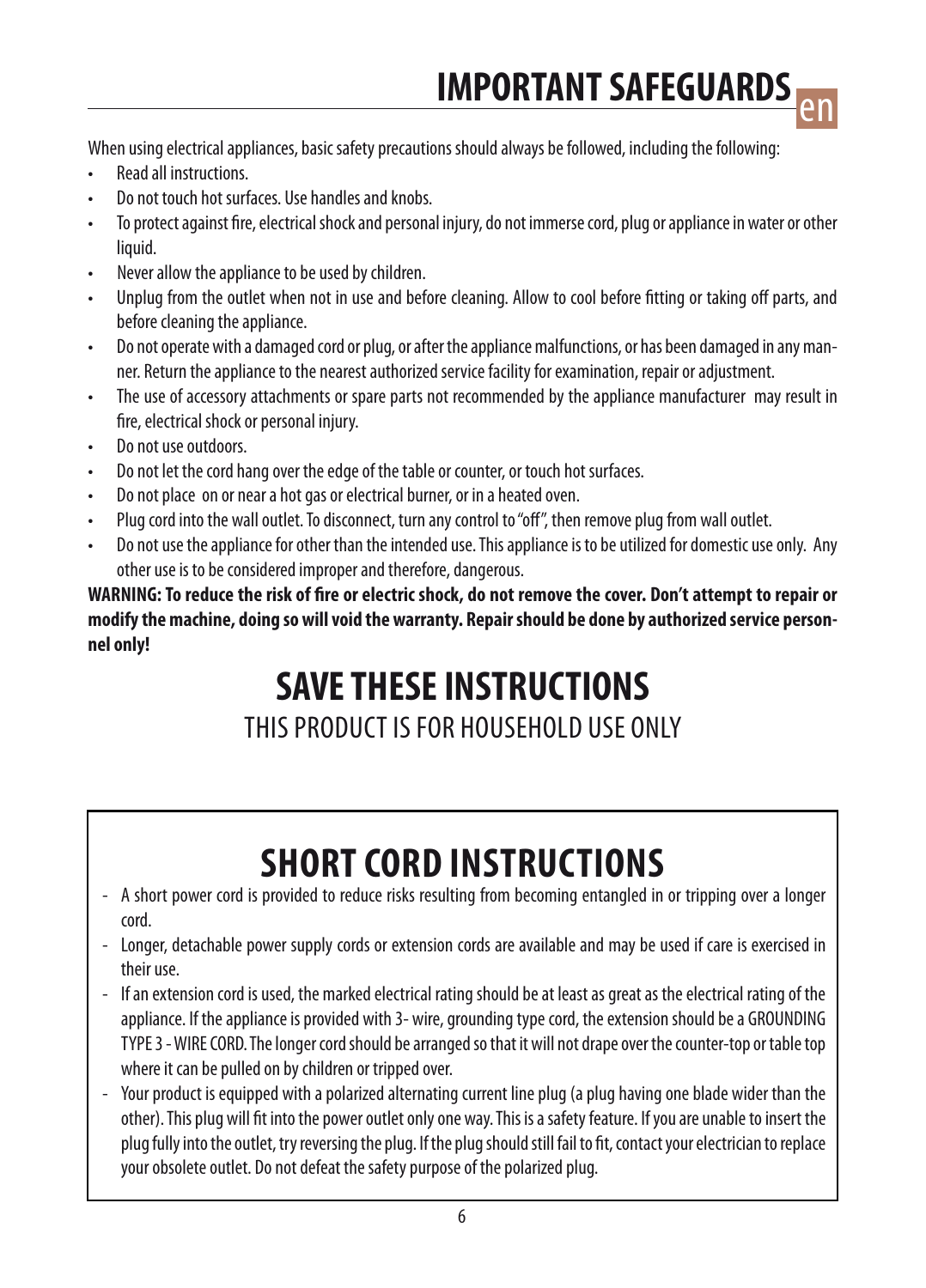

#### **Read this instruction booklet carefully before installing and using the appliance. This is the only way to ensure the best results and maximum safety for the user.**

#### **Description** (see page 3)

The terminology below will be used repeatedly on the following pages.

- 1 Filter holder for ground coffee or pods
- 2 Large filter for 2 cups ground coffee
- 3 Small filter for 1 cup ground coffee or pods
- 4 Steam knob
- 5 Tamper
- 6 Cuptray
- 7 Power cable
- 8 OK indicator light (coffee/hot water or steam temperature)
- 9 Appliance on light  $( -W )$
- 10 Function selector knob
- 11 Coffee/hot water delivering position ( $\frac{m}{2}$
- 12 Off position
- 13 Steam position ( $\sqrt{N_2}$ )
- 14 Coffee measuring spoon
- 15 Boiler outlet
- 16 Steam/hot water tube
- 17 Cappuccino frother
- 18 Water tank
- 19 Water tank lid

**Attention: Before using the machine for the first time all accessories and internal circuits must be washed by making at least five cups of coffee without using ground coffee.**

#### **Safety Warnings**

- This appliance is designed to "make espresso coffee" and "hot drinks". Use with care to avoid scalds from the water and steam jets or through incorrect use.
- Never touch hot parts.
- After removing the packaging, make sure the product is complete. If in doubt, do not use the appliance and contact a professionally qualified person.
- The packing elements (plastic bags, polystyrene foam, etc.) should be kept out of reach of children as they are a safety hazard.
- This appliance is intended for domestic use only. Any other use is considered improper and thus dangerous.
- The manufacturer cannot be held responsible for any damage caused through incorrect, wrong or unreasonable use.
- Never touch the appliance with wet or damp hands.
- Never let children use the appliance without supervision.
- Never allow children to play with the appliance.
- Should the appliance break or not function correctly, turn it off and do not tamper with it. For all repairs, contact authorized service centers only and insist on the use of original spare parts.

Failure to respect the above could reduce the safety of the appliance.

The power cord for this appliance must not be replaced by the user as this operation requires the use of special tools. In the event of damage, contact an authorized service center only to avoid all risks.

#### **Installation**

- Place the appliance on a work surface away from water faucets and sinks.
- After positioning the appliance on the work top, leave a space of at least 2 inches/5 cm between the surfaces of the appliance and the side and rear walls and at least 8 inches/20cm above the coffee maker
- Check that the voltage of the outlet corresponds to the value indicated on the appliance rating plate. Connect the appliance to an efficiently grounded electrical socket with a minimum rating of 10A only. The manufacturer declines all liability for any accidents caused by the absence of an efficient ground system.
- If the plug fitted to the appliance does not match the electrical socket, have the outlet replaced with a suitable type by a qualified electrician.
- The power cable on this appliance must not be replaced by the user as this operation requires the use of special tools. If the cable is damaged or requires replacing, contact an authorized service center only to avoid all risks.
- Never install the appliance in environments where the temperature may reach  $0^{\circ}$ C (32°F) or lower (the appliance may be damaged if the water freezes).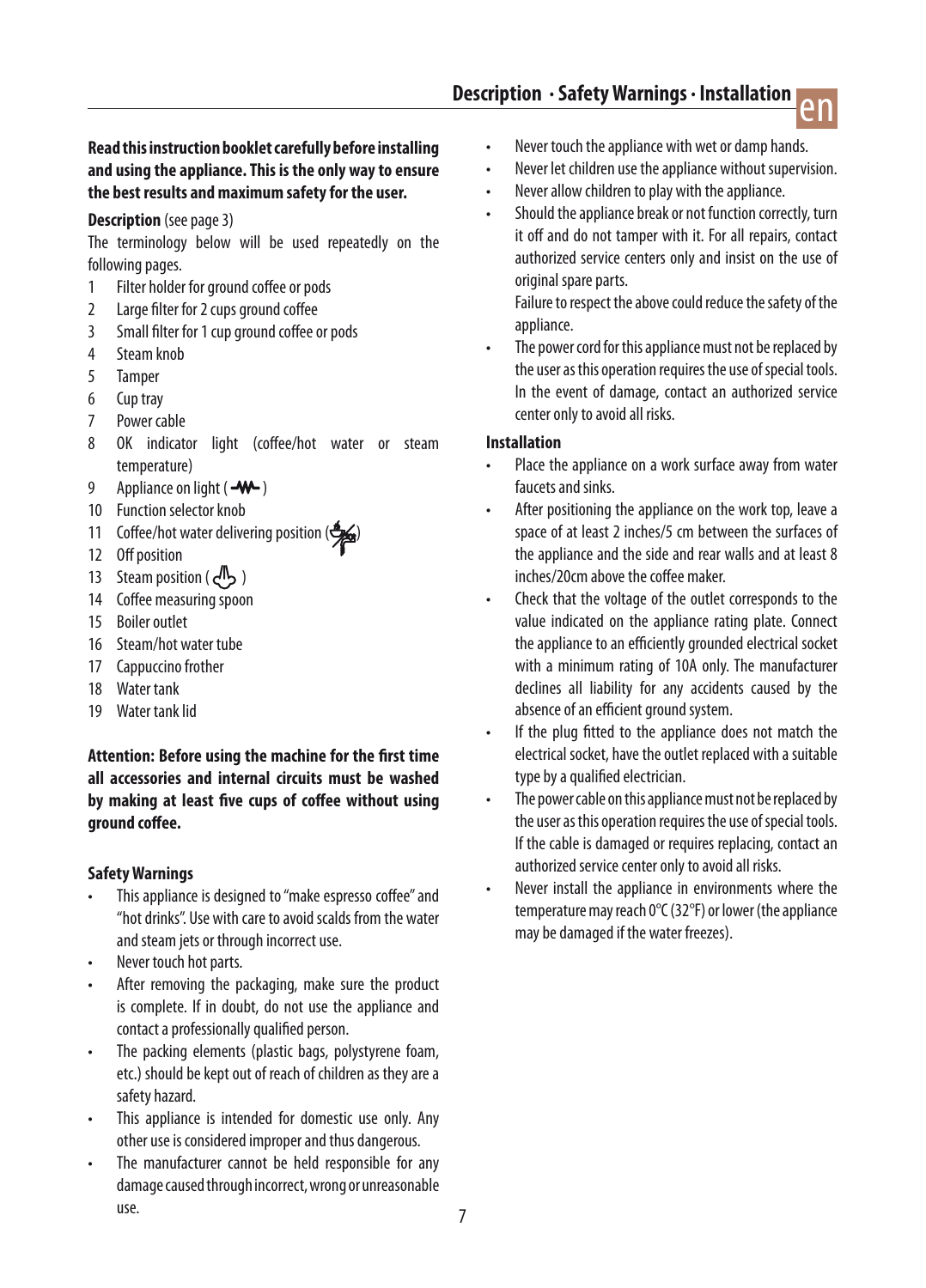

#### **Filling the water tank**

- 1. Open the water tank lid (fig. 1) and then take out the tank by pulling upwards (fig. 2).
- 2. Fill the tank with fresh clean water taking care not to exceed the MAX level (fig. 3). Replace the tank, pressing lightly to open the valve located on the bottom of the tank.
- 3. More simply, the tank can also be filled without removing it, pouring the water directly from a jug (fig. 1).

**IMPORTANT:** It is normal for there to be water in the space under the tank.This should therefore be dried regularly with a clean sponge.

**Note:** Never use the appliance without water in the tank and always remember to top up when the level drops about an inch/2cm from the bottom.

#### **Preheating the coffee unit**

To obtain espresso coffee at the right temperature, the coffee machine must be preheated. Turn the selector knob to the **-W** position (fig. 4) at least 15 minutes before making the coffee, making sure the filter holder is attached to the appliance (check that the steam knob is closed).

To attach the filter holder, position it under the boiler outlet with the handle towards the left (see fig. 5), push

it upwards and at the same time firmly rotate the handle towards the right.

Wait for half an hour, then make the coffee as described in the following chapter.

Alternatively, preheating can be achieved more rapidly proceeding as follows:

- 1. Turn the appliance on by rotating the selector knob to the **-W**- position (fig. 4) and attach the filter holder to the appliance without adding ground coffee.
- 2. Place a cup under the filter holder. Use the same cup as will be used to prepare the coffee in order to preheat it.
- 3. Wait for the OK indicator light to come on (fig. 6), then immediately rotate the selector knob to the position ( (fig. 7), deliver water until the OK indicator light goes out, then interrupt delivery by rotating the selector knob to the position  $-W$  (fig. 6).
- 4. Empty the cup. Wait until the OK indicator light comes on again then repeat the same operation.

#### **How to prepare Espresso coffee using the filter holder for ground coffee**

**IMPORTANT:** the first time the appliance is used, all accessories and the internal circuits must be washed through by making at least five coffees without using ground coffee.

1. After preheating the appliance as described above, place

the ground coffee filter in the filter holder, making sure the projection is correctly inserted in the slot as shown in fig.8.

 Use the smaller filter to make one coffee or the larger filter to make two coffees

2. **To make a single coffee only,** place one level measure of ground coffee, about 0.24 oz. (7 grams), in the filter (fig.9).

To prepare two coffees, place two loosely filled measures of ground coffee (about 0.42 oz./12 grams) in the filter. Fill the filter a little at a time to prevent the ground coffee from overflowing.

**IMPORTANT:** to ensure correct operation, before placing the ground coffee in the filter holder, clean the filter of residues of ground coffee from the previous infusion.

- 3. Distribute the ground coffee evenly and press lightly with the tamper (fig. 10). **Note:** Correct tamping of the ground coffee is essential to obtain a good espresso. If tamping is excessive, coffee delivery will be slow and the crema will be dark. If pressing is too light, coffee delivery will be too rapid and the froth will be sparse and light colored.
- 4. Remove any excess coffee from the rim of the filter holder and attach the filter holder to the appliance. Rotate firmly (fig. 5) to avoid leaks of water.
- 5. Place the cup or cups (ideally preheated by rinsing with a little hot water) under the filter holder spouts (fig. 11). You are recommended to heat the cups before making the coffee by rinsing them with a little hot water or placing them to warm on the top plate for at least 15-20 minutes (fig. 12).
- 6. Make sure the OK light (fig. 6) is on (if off, wait until it comes on), then turn the knob to the  $\mathcal{L}_{\mathbf{R}}$  position (fig. 7) until the required quantity is obtained. To interrupt, place the selector knob back in the position  $-W$ -(fig.4).
- 7. To remove the filter holder, rotate the handle from right toleft.

**IMPORTANT:** to avoid splashes, never remove the filter holder while the appliance is delivering coffee.

- 8. To eliminate the used coffee grounds, block the filter in place using the lever incorporated in the handle and empty the coffee by turning the filter holder upside down and tapping (fig. 13).
- 9. To turn the appliance off, rotate the selector knob to the "O"position (fig.14).

**IMPORTANT:** the first time the appliance is used, all accessories and the internal circuits must be washed through by making at least five coffees without using ground coffee.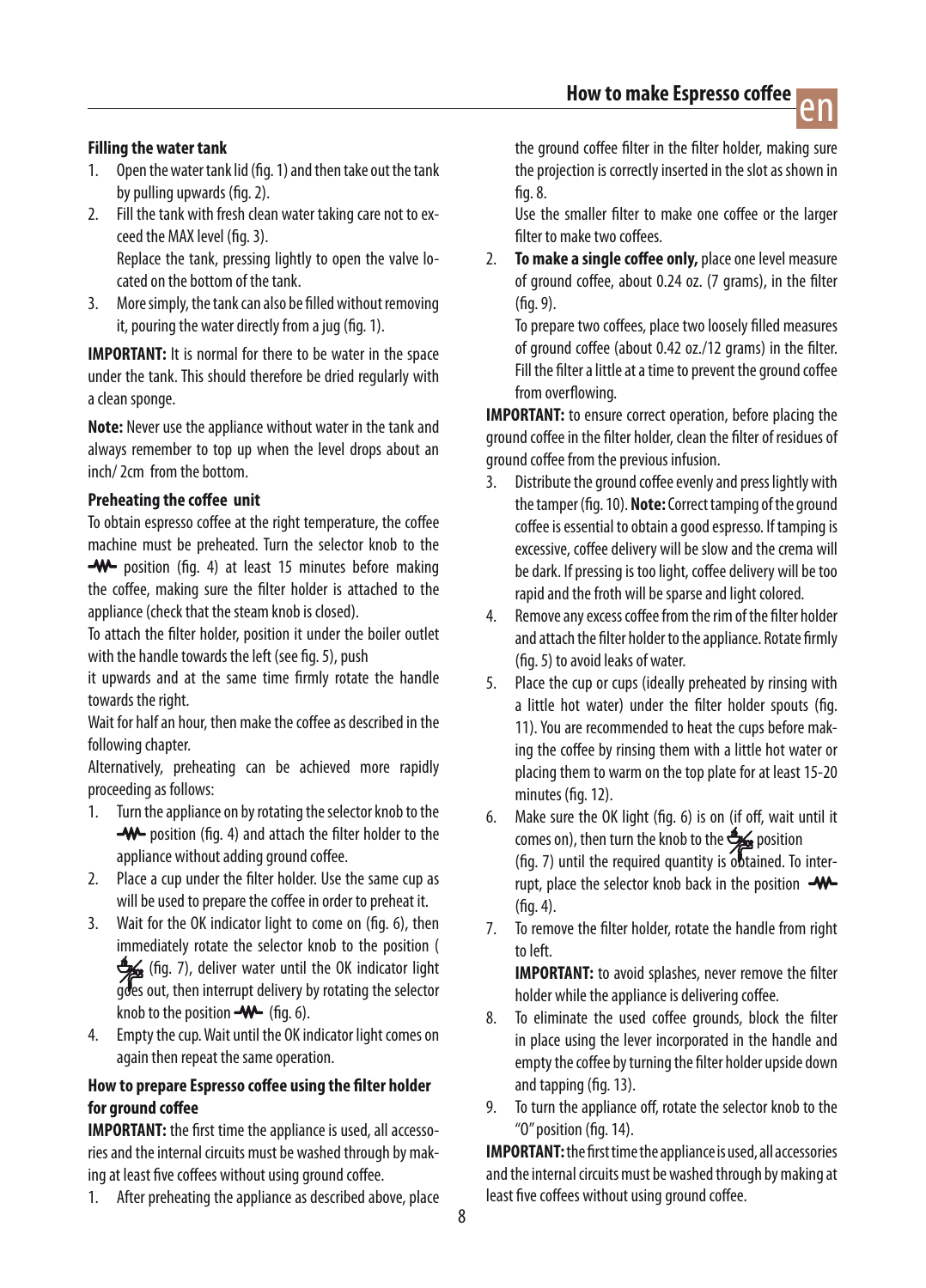#### **How to prepare Espresso coffee using pods**

1. Preheat the appliance as described in the section "PREHEATING THE COFFEE UNIT", making sure the filter holder is attached.

Note: use pods conforming to the ESE standard, indicated on the pack by the following symbol:



The ESE standard is a system accepted by leading pod producers and enables espresso coffee to be prepared simply and cleanly.

- 2. Place the small 1 coffee or pod filter in the filter holder, making sure the projection is correctly inserted in the slot as shown in fig.8.
- 3. Insert a pod, centering it as far as possible on the filter (fig. 15).Always follow the instructions on the pod pack to position the pod on the filter correctly.
- 4. Attach the filter holder to the appliance. Always rotate as far as it will go (fig. 5).
- 5. Proceed as in points 5, 6 and 7 in the previous section.

#### **How to make Cappuccino**

- 1. Prepare the espresso coffees as described in the previous paragraphs, using sufficiently large cups.
- 2. Rotate the selector knob to the  $\sqrt{P}$  position (fig. 16) and wait until the OK light comes on (fig. 6). This indicates that the boiler has reached the ideal temperature for steam production.
- 3. In the meantime, fill a frothing pitcher with about 3.5 ounces/100 grams of milk for each cappuccino to be prepared. The milk must be at refrigerator temperature (not hot!). In choosing the size of the frothing pitcher, bear in mind that the milk doubles or triples in volume.

#### **Note: You are recommended to use skim at refrigerator temperature.**

- 4. Place the frothing pitcher containing milk under the cappuccino maker (fig 17).
- 5. Immerse the cappuccino frother in the milk for about 5 mm and rotate the steam knob counter clockwise (fig. 18) (rotating the knob more or less varies the quantity of steam discharged by the cappuccino maker). The milk now starts to increase in volume and take on a creamy appearance.
- 6. When the milk has doubled in volume, immerse the cappuccino frother deeply and continue heating the milk

(fig. 19). When the required temperature is reached (the ideal is 140°F), interrupt steam delivery by rotating the steam knob clockwise and placing the selector in the "O" position (fig.14).

en

7. Pour the frothed milk into the cups containing the espresso coffee prepared previously. The cappuccino is ready. Sweeten to taste and if desired, sprinkle the froth with a little cocoa powder.

**Note:** to make coffee again after the milk has been frothed, cool down the boiler first or the coffee will be burnt.To cool, place a container under the boiler outlet, turn the selector to the "-W-" position and deliver water until the OK light goes out. Turn the selector back to the position and make the coffee as described previously.

#### **IMPORTANT: always clean the cappuccino maker after use. Proceed as follows:**

- 1. Discharge a little steam for a few seconds by rotating the steam knob (fig. 18).
- 2. Wait several minutes for the steam tube to cool down. Unscrew the cappuccino frother by rotating clockwise (fig.20)and wash thoroughly with warm water.
- 3. Make sure the three holes in the cappuccino frother shown in fig. 21, are not blocked. If necessary, clean with a pin.
- 4. Clean the steam tube, taking care to avoid burns.
- 5. Screw the cappuccino frother back in place.

**Note:** Maximum steam delivery of 60 seconds is recommended and the milk must not be frothed more than 3 times consecutively.

#### **Hot water production**

- 1. Turn the appliance on by rotating the selector knob to the " $-M$ " position (fig. 4).
- 2. Place a cup under the cappuccino frother.
- 3. When the OK indicator light comes on, turn the selector knob to the  $\frac{1}{\sqrt{2}}$  position (fig. 7) and at the same time, rotate the steam knob counter clockwise (fig. 18): Hot water is delivered from the cappuccino maker.
- 4. To interrupt delivery of hot water, rotate the steam knob clockwise and position the selector knob to "O"

**Note:** Maximum delivery of 60 seconds is recommended.

#### **Cleaning and maintenance**

Before cleaning the outside of the appliance, always turn off, unplug from the outlet and allow to cool.

#### **Cleaning the filter holder for ground coffee**

About every 200 espressos or when the espresso drips out of the filter holder or not at all, clean the ground coffee filter holder as follows: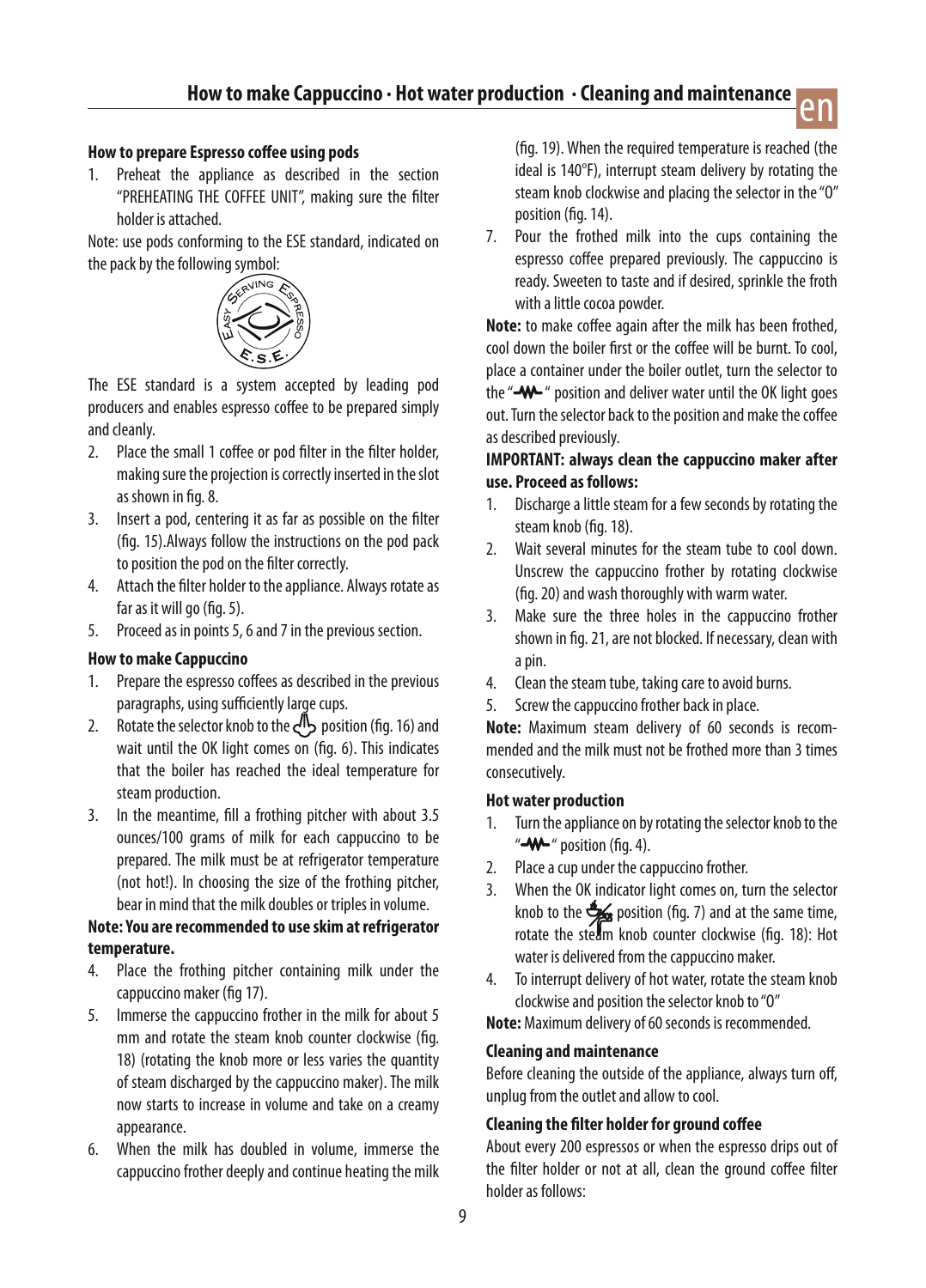- Remove the filter from the filter holder
- Clean the inside of the filter holder. Never wash in a dishwasher.
- Remove the filter cap (fig. 22) by unscrewing in the direction indicated by the arrow on the cap.
- Remove the filter from the container by pushing it from the cap end.
- Remove the gasket.
- Rinse all components and clean the metal filter thoroughly in hot water using a brush (fig. 23). Make sure the holes in the metal filter are not blocked. If necessary, clean with a pin (see fig. 24)
- Replace the filter and gasket on the plastic disk as shown in fig. 25. Make sure to insert the pin on the plastic disk into the hole in the gasket indicated by the arrow in fig. 26.
- Replace the resulting assembly in the steel filter container (fig. 26), making sure the pin is inserted into the hole in the support (see arrow in fig. 26).
- Finally, screw on the cap (fig. 27).

Failure to clean as described above invalidates the warranty.

#### **Cleaning the boiler outlet**

About every 300 coffees, the espresso boiler outlet must be cleaned as follows:

- Make sure the appliance is not hot and that it is unplugged from the outlet.
- Using a screwdriver, unscrew the screw connecting the espresso boiler outlet filter (fig. 28);
- Clean the outlet filter thoroughly in hot water using a brush.

 Make sure the holes are not blocked. If necessary, clean with a pin (fig. 24).

Failure to clean as described above invalidates the warranty.

#### **Other cleaning operations**

- 1. Do not use solvents or abrasive cleaning products to clean the appliance. A soft, damp cloth is sufficient.
- 2. Clean the filter holder, filters, drip tray and water tank regularly.

**IMPORTANT: during cleaning, never immerse the espresso maker in water. It is an electrical appliance.**

#### **Descaling**

You must descale the coffee machine about every 200 coffees. You should use a commercially available product specifically for descaling espresso coffee machines. If such a product is not available, proceed as follows.

- 1. Fill the tank with 17 ounces (0,5 liter) of water:
- 2. Dissolve 2 spoonfuls (about 1 ounce) of citric acid (obtainable online or in a pharmacy).
- 3. Rotate the selector knob to the  $-W$  position and wait until the OK indicator light comes on.
- 4. Make sure the filter holder is not attached and position a container under the boiler outlet.
- 5. Rotate the selector knob to the  $\frac{4}{\sqrt{2}}$  position (fig. 7) and deliver 1/4 the solution in the tank and every now and then rotate the steam knob to allow a little of the solution to run off

Then interrupt the flow by rotating the selector to the "O" position (fig. 14) and leave the solution to act for about 5 minutes.

- 6. Repeat point 5 another 3 times or until the tank is completely empty.
- 7. To eliminate residues of solution and scale, rinse the tank well, fill with clean water and replace in position.
- 8. Rotate the selector knob to the  $\frac{4}{\sqrt{2}}$  position and deliver the water until the tank is completely empty:
- 9. Rotate the selector knob to the  $-W$ -position and repeat operations 7 and 8 again.

Repair of damage to the espresso maker caused by scale is not covered by the warranty unless descaling is performed regularly as described above.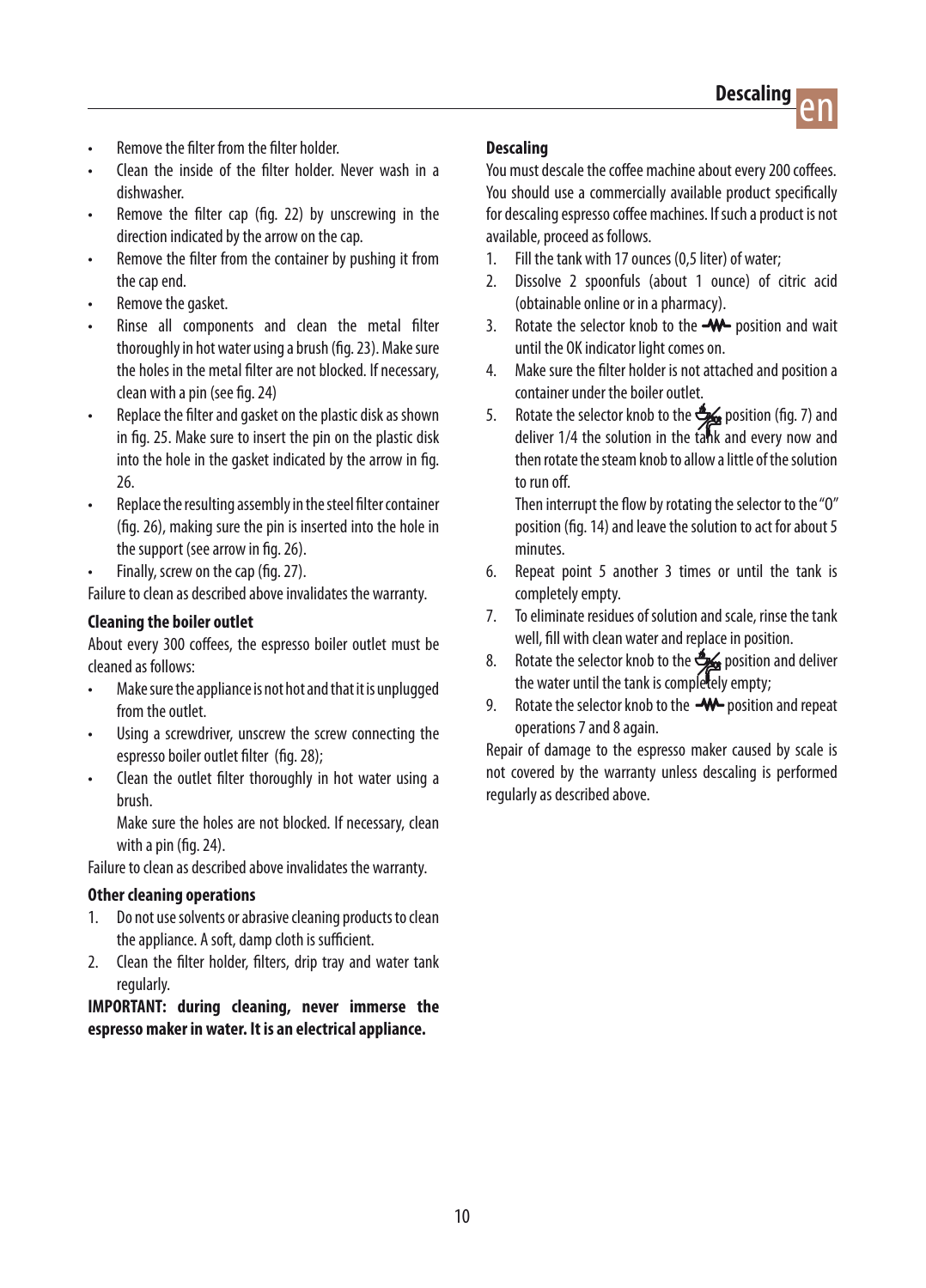## **Troubleshooting**<br> **end**



| <b>Problem</b>                                                                         | <b>Possible causes</b>                                                           | <b>Solution</b>                                                                  |
|----------------------------------------------------------------------------------------|----------------------------------------------------------------------------------|----------------------------------------------------------------------------------|
| No espresso coffee is delivered                                                        | No water in the tank                                                             | Fill the tank with water                                                         |
|                                                                                        | The holes in the filter holder are blocked                                       | Clean the filter holder spout holes                                              |
|                                                                                        | The espresso boiler outlet is blocked                                            | Clean as described in the section"Cleaning the boiler<br>outlet"                 |
|                                                                                        | The filter is blocked                                                            | Clean as described in the section "Cleaning the filter"                          |
|                                                                                        | The tank is incorrectly inserted and the valve on the<br>bottom is not open.     | Press the tank down lightly to open the valve on the<br>bottom                   |
| The espresso coffee drips from the edges<br>of the filter holder rather than the holes | The filter holder is inserted incorrectly                                        | Attach the filter holder correctly and rotate as far as<br>it will go            |
|                                                                                        | The espresso boiler gasket has lost elasticity                                   | Have the espresso boiler gasket replaced at a service<br>center                  |
|                                                                                        | The holes in the filter holder are blocked                                       | Clean the holes                                                                  |
| The espresso coffee is cold                                                            | The espresso OK indicator light was not on when the<br>coffee switch was pressed | Wait until the espresso OK indicator light comes on                              |
|                                                                                        | No preheating performed                                                          | Preheat as described in the section "Preheating the<br>coffee unit"              |
|                                                                                        | The cups were not preheated                                                      | Preheat the cups by rinsing with hot water                                       |
| The pump is excessively noisy                                                          | The water tank is empty                                                          | Refill the tank                                                                  |
|                                                                                        | The tank is incorrectly inserted and the valve on the<br>bottom is not open      | Press the tank down lightly to open the valve on the<br>bottom                   |
| The coffee froth is too light (delivered<br>from the spout too fast)                   | The ground coffee is not pressed<br>down firmly enough                           | Tamp/Press the ground coffee down<br>more firmly                                 |
|                                                                                        | There is not enough ground coffee                                                | Increase the quantity of coffee                                                  |
|                                                                                        | The ground coffee is too coarse                                                  | Use ground coffee for espresso<br>coffee machines only                           |
|                                                                                        | Incorrect type of ground coffee.                                                 | Change the type of ground coffee.                                                |
| The crema is too dark (delivered from the<br>spout too slowly)                         | The ground coffee is pressed down<br>too firmly                                  | Tamp/Press the coffee down less<br>firmly                                        |
|                                                                                        | There is too much ground coffee                                                  | Reduce the quantity of ground coffee                                             |
|                                                                                        | The espresso boiler outlet is blocked                                            | Clean as described in the chapter "Cleaning the<br>espresso boiler outlet"       |
|                                                                                        | The filter is blocked                                                            | Clean as described in the section "Cleaning the filter"                          |
|                                                                                        | The ground coffee is too fine                                                    | Use ground coffee for espresso coffee<br>machines only                           |
|                                                                                        | The coffee is damp or ground too fine                                            | Use only ground coffee for espresso coffee machines.<br>Make sure it is not damp |
|                                                                                        | Incorrect type of ground coffee                                                  | Change the type of ground coffee                                                 |
| The coffee has an acidic taste                                                         | Inadequate rinsing after descaling                                               | After descaling, rinse the appliance as<br>described in the section "Descaling"  |
| No milk froth is formed when making<br>cappuccino                                      | Milk not cold enough                                                             | Always use skim milk at refrigerator<br>temperature.                             |
|                                                                                        | Cappuccino maker dirty                                                           | Thoroughly clean the holes in the<br>cappuccino frother                          |